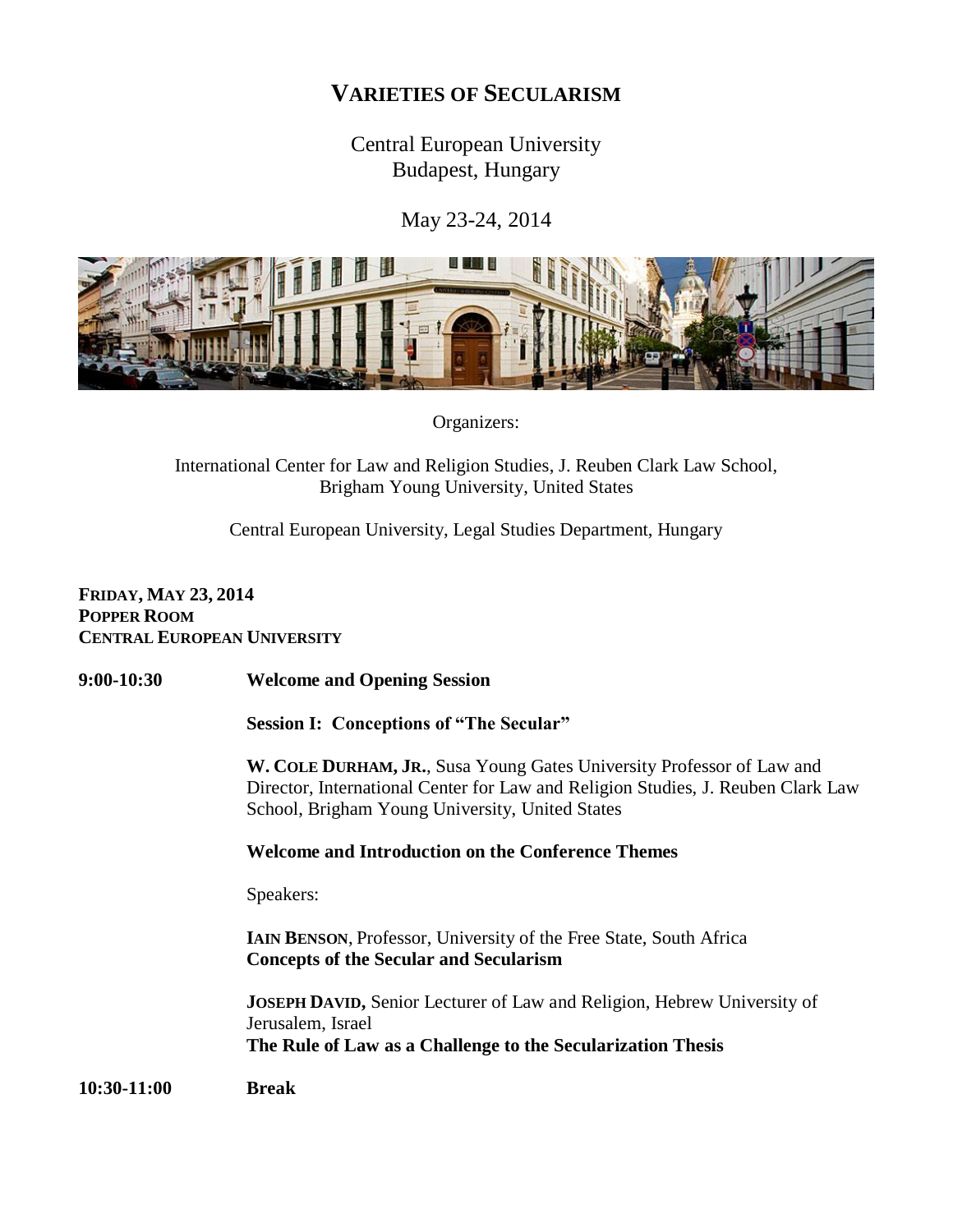| 11:00-12:30                                                                              | <b>Session II: Comparative Conceptions of the Secular</b>                                                                                                                                                                                                                                                                     |
|------------------------------------------------------------------------------------------|-------------------------------------------------------------------------------------------------------------------------------------------------------------------------------------------------------------------------------------------------------------------------------------------------------------------------------|
|                                                                                          | <b>ANDRÁS SAJÓ, Judge, European Court of Human Rights, France</b><br><b>Preliminaries to a Concept of Constitutional Secularism</b>                                                                                                                                                                                           |
|                                                                                          | <b>BRETT G. SCHARFFS, Francis R. Kirkham Professor of Law and Associate Dean</b><br>for Research and Academic Affairs; Associate Director, International Center for<br>Law and Religion Studies, J. Reuben Clark Law School, Brigham Young<br>University, United States<br><b>Secularism vs. Secularity: A Conceptual Map</b> |
| 12:30-13:30                                                                              | Lunch                                                                                                                                                                                                                                                                                                                         |
| 13:30-15:00                                                                              | <b>Session III: Comparative Versions of the Secular</b>                                                                                                                                                                                                                                                                       |
|                                                                                          | <b>ASHER MAOZ, Dean, Peres Academic Center Law School, Israel</b><br>The Israeli Model of Religion-State Relations: An Antonym to European<br><b>Secularism?</b>                                                                                                                                                              |
|                                                                                          | <b>ANDREA PIN, Assistant Professor, University of Padova, Italy</b><br>Italian Secularism: From Church and State to Law and Religion                                                                                                                                                                                          |
| 15:00-15:30                                                                              | <b>Break</b>                                                                                                                                                                                                                                                                                                                  |
| 15:30-17:00                                                                              | Session IV: The Place of Religion in Public Space: Discussion of the U.S.<br><b>Supreme Court's 2014 City Council Prayer Decision</b>                                                                                                                                                                                         |
|                                                                                          | <b>DOUGLAS LAYCOCK, Professor of Law, University of Virginia School of Law,</b><br><b>United States</b>                                                                                                                                                                                                                       |
|                                                                                          | W. COLE DURHAM, JR., Susa Young Gates University Professor of Law and<br>Director, International Center for Law and Religion Studies, J. Reuben Clark Law<br>School, Brigham Young University, United States                                                                                                                  |
|                                                                                          | <b>RENATA UITZ, Professor and Chair of the Comparative Constitutional Law</b><br>Program, Central European University, Department of Legal Studies, Hungary                                                                                                                                                                   |
| 19:00                                                                                    | <b>Dinner</b>                                                                                                                                                                                                                                                                                                                 |
| <b>SATURDAY, MAY 24, 2013</b><br><b>AUDITORIUM</b><br><b>CENTRAL EUROPEAN UNIVERSITY</b> |                                                                                                                                                                                                                                                                                                                               |
| 9:30-11:00                                                                               | <b>Session V: Comparative Versions of the Secular</b>                                                                                                                                                                                                                                                                         |
|                                                                                          | TAHIR MAHMOOD, Honorary Chair, Amity University Institute of Advanced Legal                                                                                                                                                                                                                                                   |

Studies; Ex-Chair, National Minorities Commission; Member, Law Commission of India, India **Secularism in India**